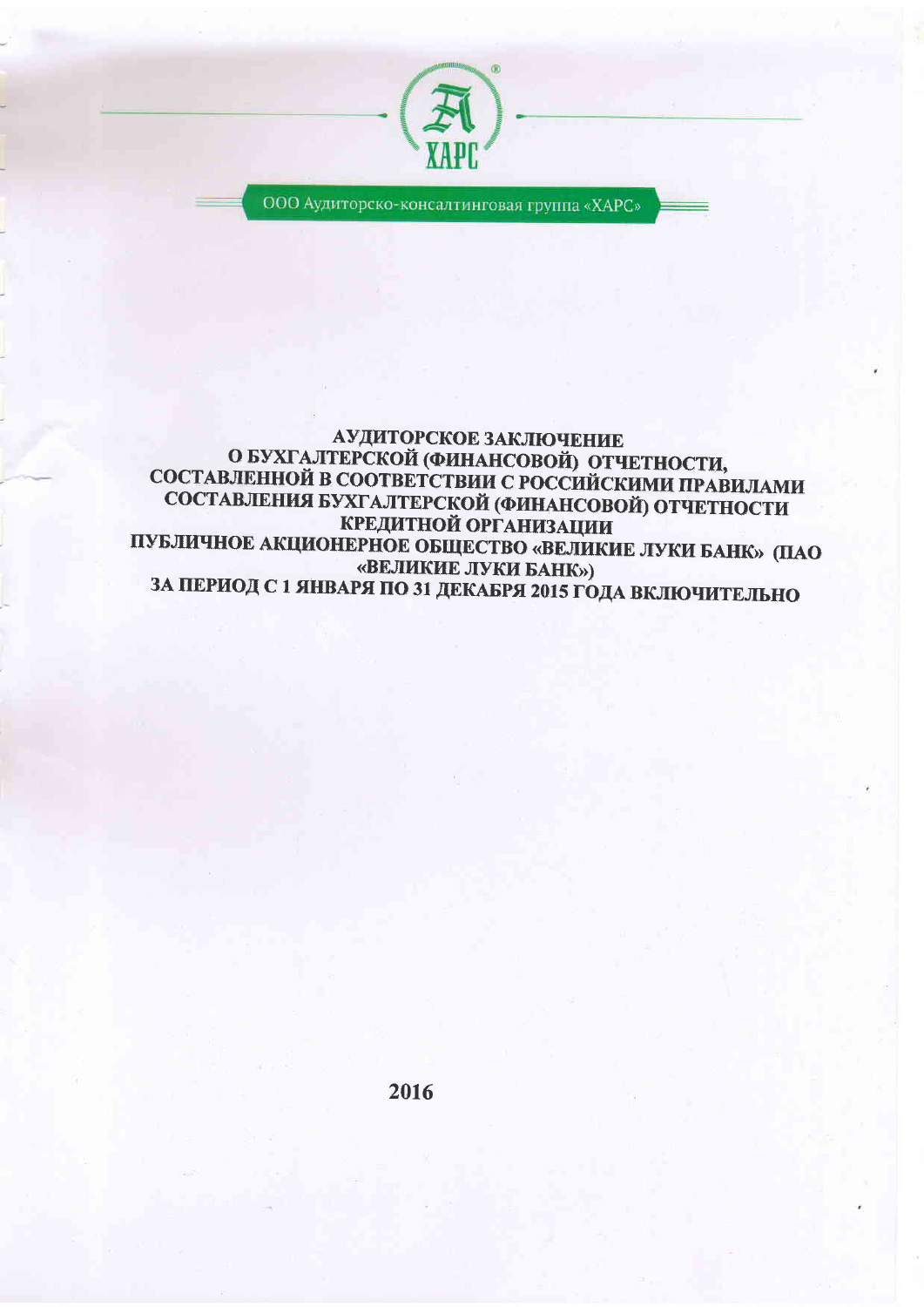### **АЛРЕСАТ**

Акционерам и Совету директоров кредитной организации Публичное акционерное общество «Великие Луки банк» (ПАО «Великие Луки банк»)

## СВЕДЕНИЯ ОБ АУДИРУЕМОМ ЛИПЕ

| <b>Наименование</b>                 | Публичное акционерное общество «Великие Луки<br>банк<br>(сокращенное наименование - ПАО «Великие Луки банк») - с<br>27.02.2015 г.                                                                               |  |  |
|-------------------------------------|-----------------------------------------------------------------------------------------------------------------------------------------------------------------------------------------------------------------|--|--|
|                                     | Открытое<br>акционерное общество Коммерческий<br>банк<br>«Великие Луки банк» (сокращенное наименование - ОАО КБ<br>«Великие Луки банк») - до 27.02.2015 г.                                                      |  |  |
| Наименование на<br>английском языке | Public Joint Stock Company «Velikie Luki bank» (сокращенное<br>наименование - PJSC «Velikie Luki bank») - с 27.02.2015 г.<br>Open Joint Stock Company Commercial bank «Velikie Luki Bank»<br>- до 27.02.2015 г. |  |  |
| Основной<br>государственный         |                                                                                                                                                                                                                 |  |  |
| регистрационный<br>номер (ОГРН)     | 1026000001774 (30.07.2002 г.)                                                                                                                                                                                   |  |  |
| Место нахождения                    | 182110, Россия, Псковская область г. Великие<br>Луки, ул.                                                                                                                                                       |  |  |

|                | Комсомольская, дом 27а                             |  |
|----------------|----------------------------------------------------|--|
| Дополнительная |                                                    |  |
| информация     | Зарегистрировано Банком России 26.10.1990 г. № 598 |  |

## СВЕДЕНИЯ ОБ АУДИТОРСКОЙ ОРГАНИЗАЦИИ

Наименование Общество с ограниченной ответственностью Аудиторскоконсалтинговая группа «ХАРС» (сокращенное наименование - ООО АКГ «ХАРС»)

Государственный 1027100739951 (10.09.2002) регистрационный номер

Место нахождения 300041, г. Тула, ул. Ф. Энгельса, д.32 ж. Членство в Некоммерческое партнерство «Аудиторская Ассоциация саморегулируемой Содружество» организации Основной регистрационный номер записи  $(OPH3)$ 11506033056.

Мы провели аудит прилагаемой бухгалтерской (финансовой) отчетности (далее -«Годовой отчет») кредитной организации ПАО «Великие Луки банк» (далее Банк), состоящей из:

> Бухгалтерского баланса на 1 января 2016 года (публикуемая форма) (код формы 0409806);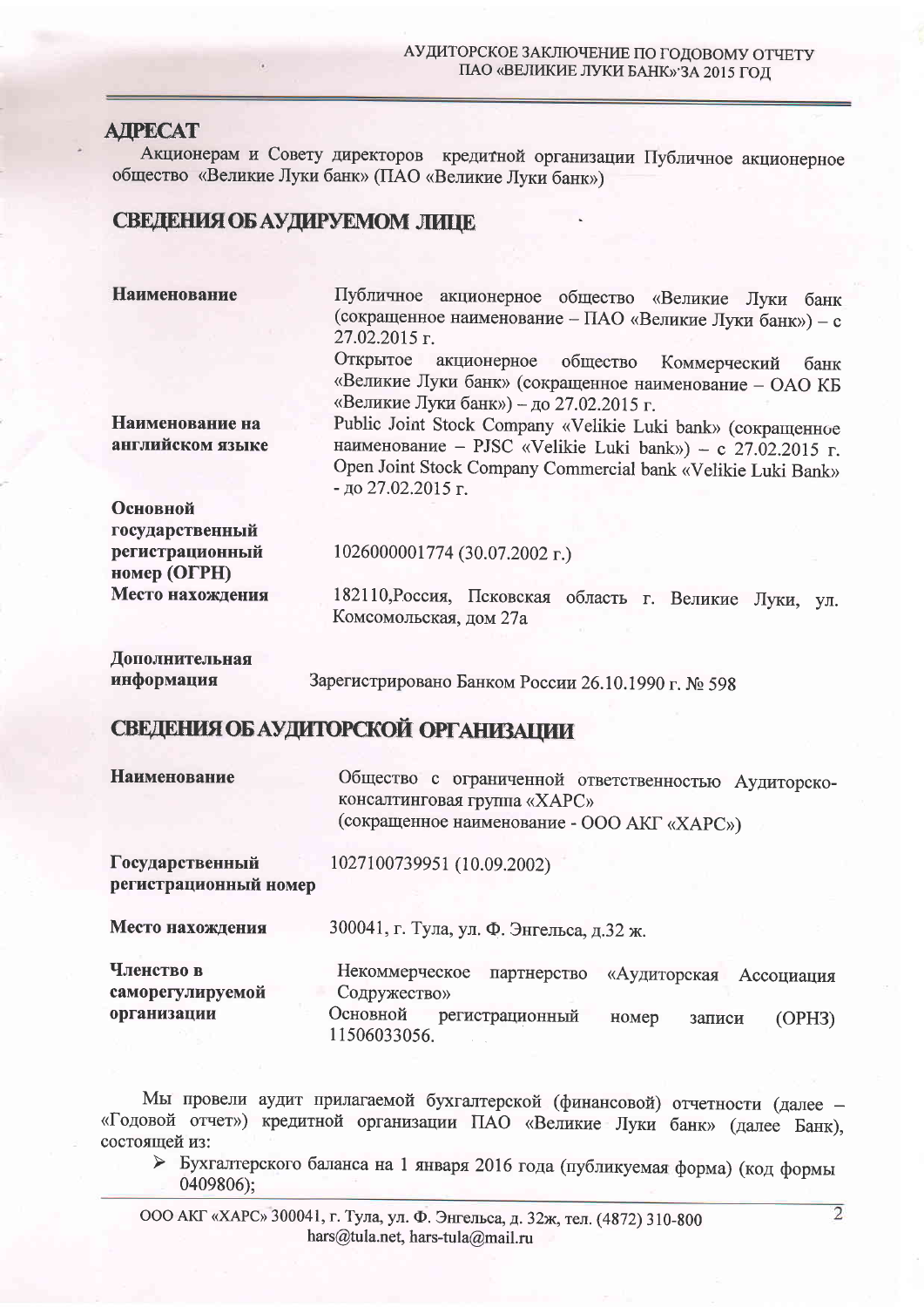- > Отчета о финансовых результатах за 2015 год (публикуемая форма) (код формы 0409807);
- > Приложения к бухгалтерскому балансу и отчету о финансовых результатах:

А) Отчета об уровне достаточности капитала для покрытия рисков, величине резервов на возможные потери по ссудам и иным активам по состоянию на 1 января 2016 года (публикуемая форма) (код формы 0409808);

Б) Сведений об обязательных нормативах и показателе финансового рычага по состоянию на 1 января 2016 года (публикуемая форма) (код формы 0409813);

В) Отчета о движении денежных средств на 1 января 2016 года (публикуемая форма) (код формы 0409814);

> Пояснительной информации к годовой отчетности за 2015 год.

# ОТВЕТСТВЕННОСТЬ АУДИРУЕМОГО ЛИЦА ЗА БУХГАЛТЕРСКУЮ (ФИНАНСОВУЮ) ОТЧЕТНОСТЬ

Руководство Банка несет ответственность за составление и достоверность указанного Годового отчета в соответствии с российскими правилами составления бухгалтерской (финансовой) отчетности и за систему внутреннего контроля, необходимую для составления Годового отчета, не содержащего сушественных искажений вследствие недобросовестных действий или ошибок.

#### ОТВЕТСТВЕННОСТЬ АУДИТОРА

Наша ответственность заключается в выражении мнения о достоверности Годового отчета на основе проведенного нами аудита.

Мы проводили аудит в соответствии с федеральными стандартами аудиторской деятельности. Данные стандарты требуют соблюдения применимых этических норм, а также планирования и проведения аудита таким образом, чтобы получить достаточную уверенность в том, что Годовой отчет не содержит существенных искажений.

Аудит включал проведение аудиторских процедур, направленных на получение аудиторских доказательств, подтверждающих числовые показатели в Годовом отчете и раскрытие в нем информации. Выбор аудиторских процедур является предметом нашего суждения, которое основывается на оценке риска существенных искажений, допущенных вследствие недобросовестных действий или ошибок.

В процессе оценки данного риска нами рассмотрена система внутреннего контроля, составление достоверного Годового обеспечивающая отчета, с целью выбора соответствующих условиям задания аудиторских процедур, но не с целью выражения мнения об эффективности системы внутреннего контроля.

Аудит также включал оценку надлежащего характера применяемой учетной политики и обоснованности оценочных показателей, полученных руководством аудируемого лица, а также оценку представления Годового отчета в целом.

Мы полагаем, что полученные в ходе аудита аудиторские доказательства дают достаточные основания для выражения мнения о достоверности Годового отчета.

#### **MHERID**

По нашему мнению, Годовой отчет отражает достоверно во всех существенных отношениях финансовое положение кредитной организации ПАО «Великие Луки банк» по состоянию на 01 января 2016 года, результаты ее финансово-хозяйственной деятельности и движение денежных средств за 2015 год, уровень достаточности капитала, величину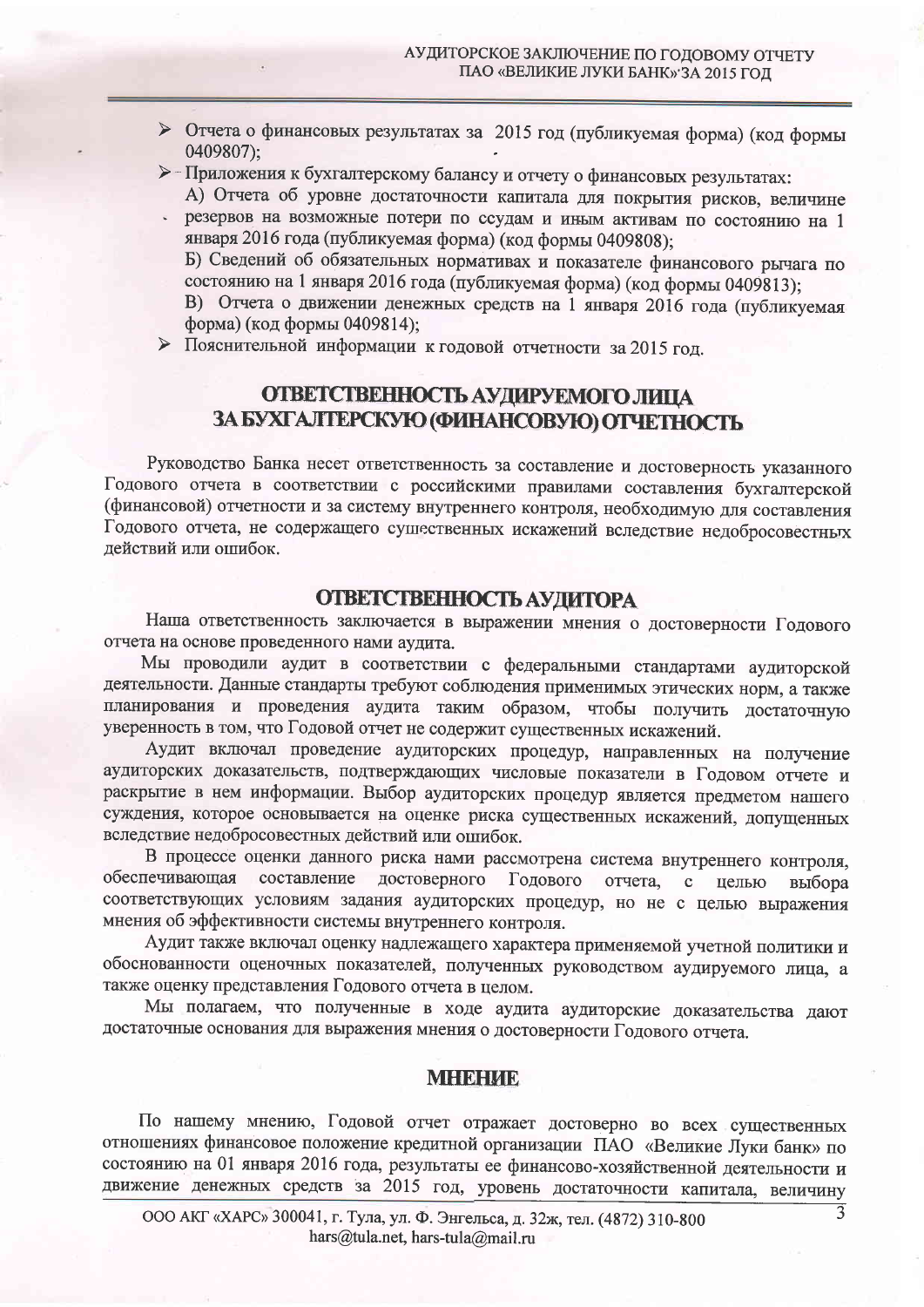резервов на возможные потери по ссудам и иным активам на 01 января 2016 года, сведения об обязательных нормативах и показателе финансового рычага на 01 января 2016 года в соответствии с требованиями законодательства Российской Федерации, применимого к деятельности кредитных организаций, в части подготовки Годового отчета.

### ЗАКЛЮЧЕНИЕ В СООТВЕТСТВИИ С ТРЕБОВАНИЯМИ СТАТЬИ 42 ФЕДЕРАЛЬНОГО ЗАКОНА ОТ 02.12.1990 №395-1 «О БАНКАХ И БАНКОВСКОЙ ДЕЯТЕЛЬНОСТИ»

Руководство Банка несет ответственность за выполнение Банком обязательных нормативов, установленных Банком России, а также за соответствие внутреннего контроля и организации систем управления рисками Банка требованиям, предъявляемым Банком России к таким системам.

В соответствии со статьей 42 Федерального закона от 2 декабря 1990 года № 395-I «О банках и банковской деятельности» в ходе аудита годовой бухгалтерской (финансовой) отчетности Банка за 2015 год мы провели проверку:

выполнения Банком по состоянию на 1 января 2016 года обязательных нормативов, установленных Банком России;

соответствия внутреннего контроля и организации систем управления рисками Банка требованиям, предъявляемым Банком России к таким системам.

Указанная проверка ограничивалась такими выбранными на основе нашего суждения процедурами, как запросы, анализ, изучение документов, сравнение утвержденных Банком требований, порядка и методик с требованиями, предъявляемыми Банком России, а также пересчет и сравнение числовых показателей и иной информации.

В результате проведенной нами проверки установлено следующее:

1) в части выполнения Банком обязательных нормативов, установленных Банком России:

значения установленных Банком России обязательных нормативов Банка по состоянию на 1 января 2016 года находились в пределах лимитов, установленных Банком России.

Мы не проводили каких-либо процедур в отношении данных бухгалтерского учета Банка, кроме процедур, которые мы сочли необходимыми для целей выражения мнения о том, отражает ли годовая бухгалтерская (финансовая) отчетность Банка достоверно во всех существенных отношениях его финансовое положение по состоянию на 1 января 2016 года, финансовые результаты его деятельности и движение денежных средств за 2015 год в соответствии с российскими правилами составления годовой бухгалтерской (финансовой) отчетности кредитными организациями;

2) в части соответствия внутреннего контроля и организации систем управления рисками Банка требованиям, предъявляемым Банком России к таким системам:

а) в соответствии с требованиями и рекомендациями Банка России по состоянию на 31 декабря 2015 года служба внутреннего аудита Банка подчинена и подотчетна совету директоров Банка, подразделения управления рисками Банка не были подчинены и не были подотчетны подразделениям, принимающим соответствующие риски, руководители службы аудита и подразделения управления рисками Банка соответствуют внутреннего квалификационным требованиям, установленным Банком России;

б) действующие по состоянию на 31 декабря 2015 года внутренние документы Банка, устанавливающие методики выявления и управления значимыми для Банка кредитными, операционными, рыночными, процентными, правовыми рисками, рисками потери ликвидности и рисками потери деловой репутации, осуществления стресс